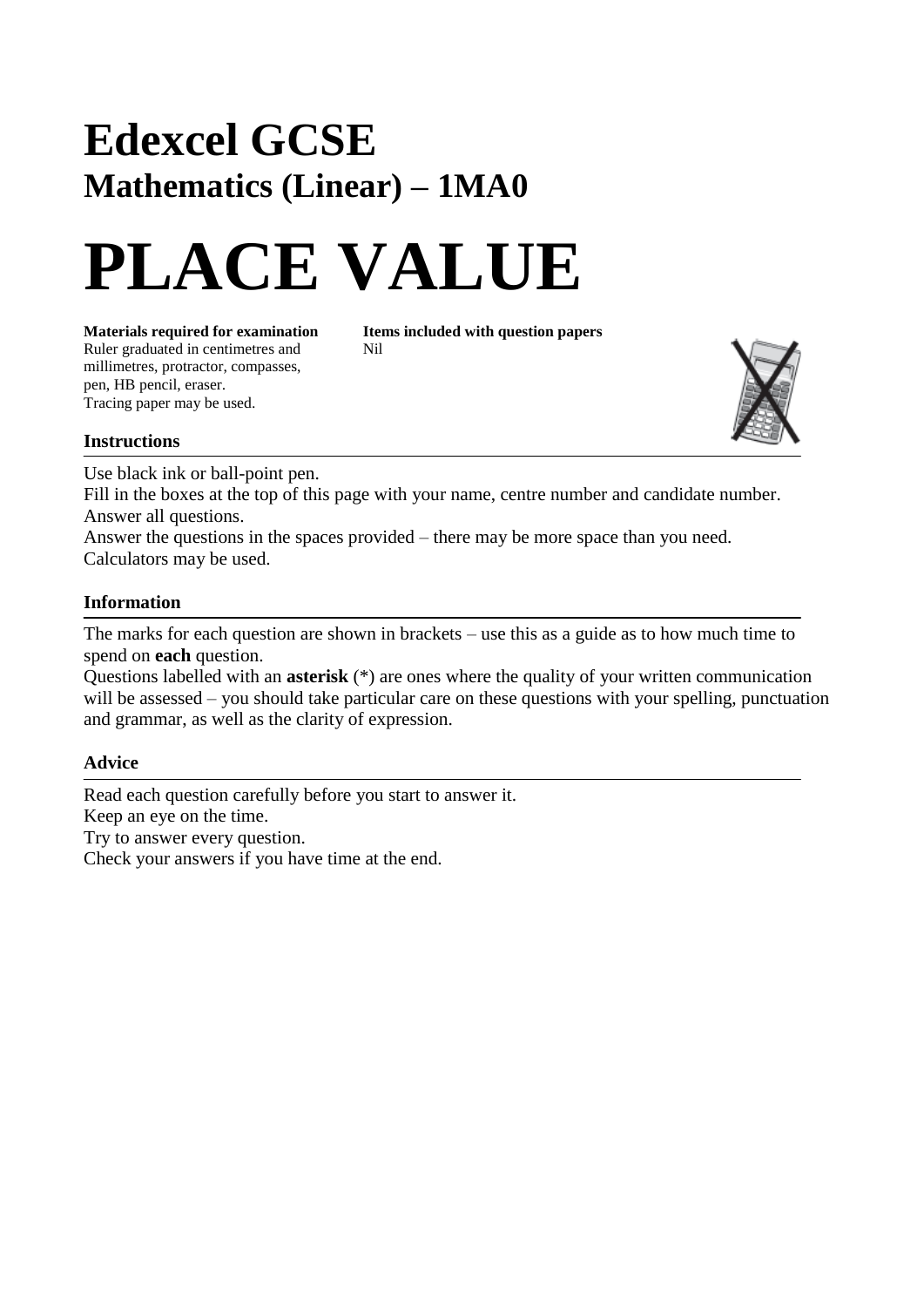| 1. | (a) | Write the number four thousand and sixty two in figures.              |
|----|-----|-----------------------------------------------------------------------|
|    |     | (1)                                                                   |
|    | (b) | Write down the value of the 7 in the number 76 320                    |
|    |     | (1)                                                                   |
|    | (c) | Write the number 2536 to the nearest hundred.                         |
|    |     | (1)<br>(Total 3 marks)                                                |
| 2. | (a) | Write the number 3187 to the nearest thousand.                        |
|    |     | (1)                                                                   |
|    | (b) | Write the number four thousand six hundred and eighty one in figures. |
|    |     | <br>(1)                                                               |
|    | (c) | Write the number 5060 in words.                                       |
|    |     | (1)<br>(Total 3 marks)                                                |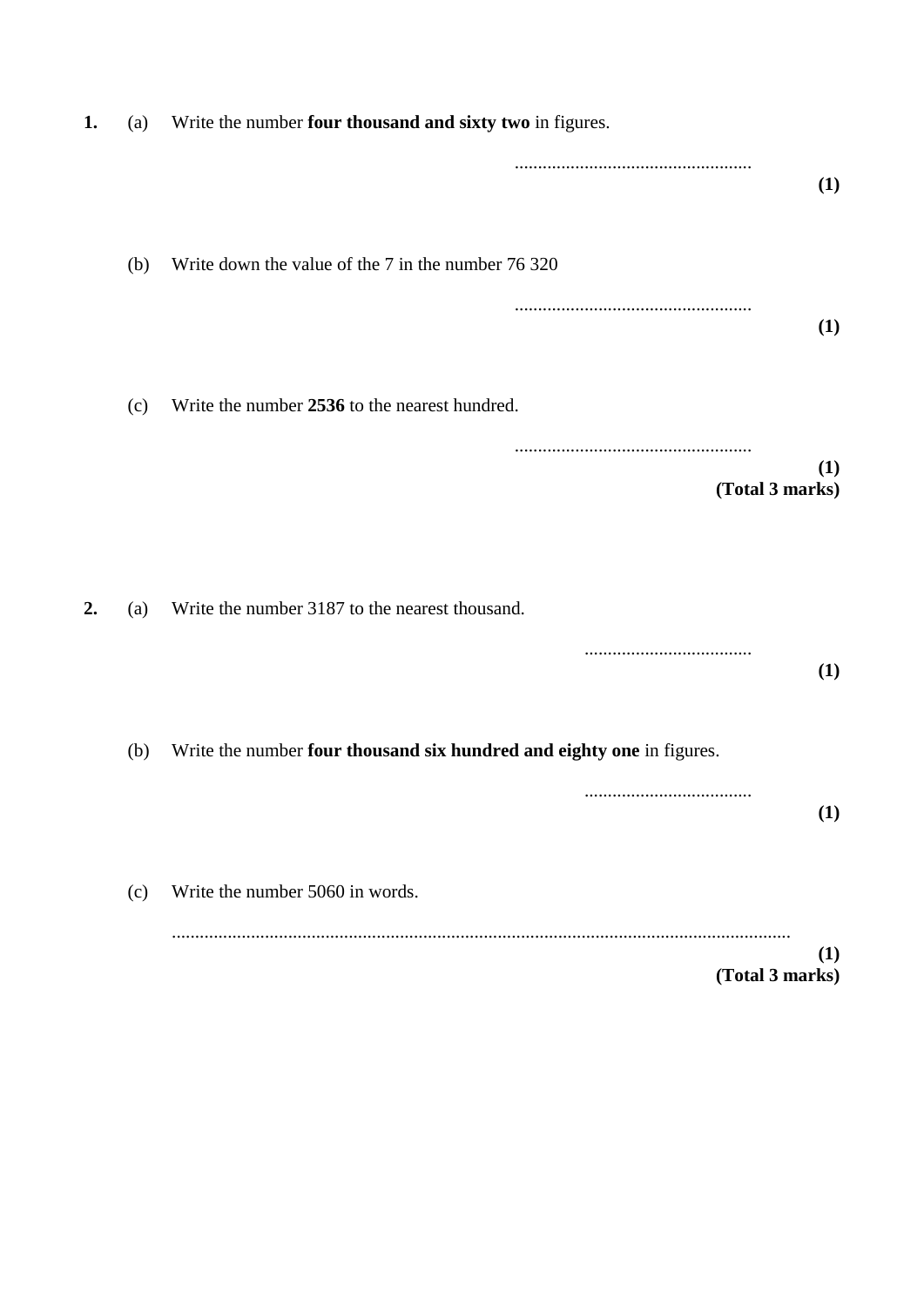| 3. | (a) | Write the number 5250 in words.                                            |                        |
|----|-----|----------------------------------------------------------------------------|------------------------|
|    | (b) | Write 23 250 to the nearest thousand.                                      | (1)                    |
|    | (c) | Write down the value of the 3 in the number 42 350                         | (1)                    |
|    |     |                                                                            | (1)                    |
|    | (d) | Write six thousand three hundred and seventy four in figures.              |                        |
| 4. |     |                                                                            | (1)<br>(Total 4 marks) |
|    | (a) | Write the number nine thousand, three hundred and seventy four in figures. |                        |
|    | (b) | Write the number 62 500 in words.                                          | (1)                    |
|    |     |                                                                            | (1)                    |
|    | (c) | Write down the value of the 8 in the number 3285                           |                        |
|    |     |                                                                            | (1)                    |
|    | (d) | Write the number 2174 to the nearest hundred.                              | (1)                    |
|    | (e) | Write the number 7362 to the nearest thousand.                             |                        |
|    |     |                                                                            | (1)<br>(Total 5 marks) |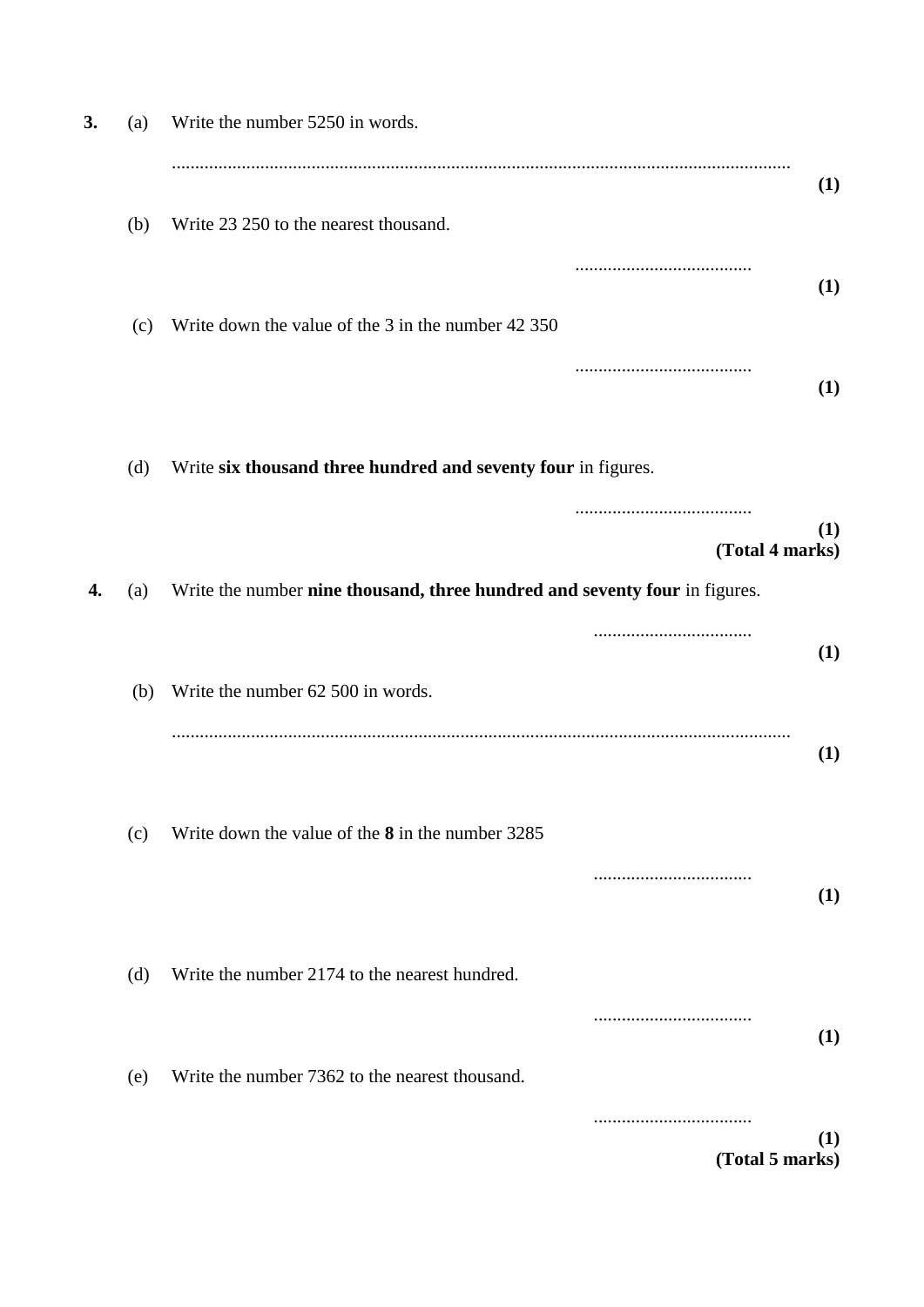| 5.<br>54 327 people watched a concert. |
|----------------------------------------|
|----------------------------------------|

|    | (a) | Write 54 327 to the nearest thousand.                                      |                             |
|----|-----|----------------------------------------------------------------------------|-----------------------------|
|    |     |                                                                            | (1)                         |
|    | (b) | Write down the value of the 5 in the number 54 327.                        |                             |
|    |     |                                                                            | <br>(1)<br>(Total 2 marks)  |
| 6. | (a) | Write the number seventeen thousand, two hundred and fifty-two in figures. |                             |
|    |     |                                                                            | (1)                         |
|    | (b) | Write the number 5367 correct to the nearest hundred.                      |                             |
|    |     |                                                                            | (1)                         |
|    | (c) | Write down the value of the 4 in the number 274 863                        |                             |
|    |     |                                                                            | .<br>(1)<br>(Total 3 marks) |
| 7. | (a) | Write the number seven thousand, two hundred and fifty two in figures.     |                             |
|    |     |                                                                            |                             |
|    | (b) | Write the number 3086 in words.                                            | (1)                         |
|    |     |                                                                            | (1)                         |
|    | (c) | Write the number 4637 to the nearest hundred.                              |                             |
|    |     |                                                                            | <br>(1)                     |
|    | (d) | Write the value of 2 in the number 5271                                    |                             |
|    |     |                                                                            | (1)<br>(Total 4 marks)      |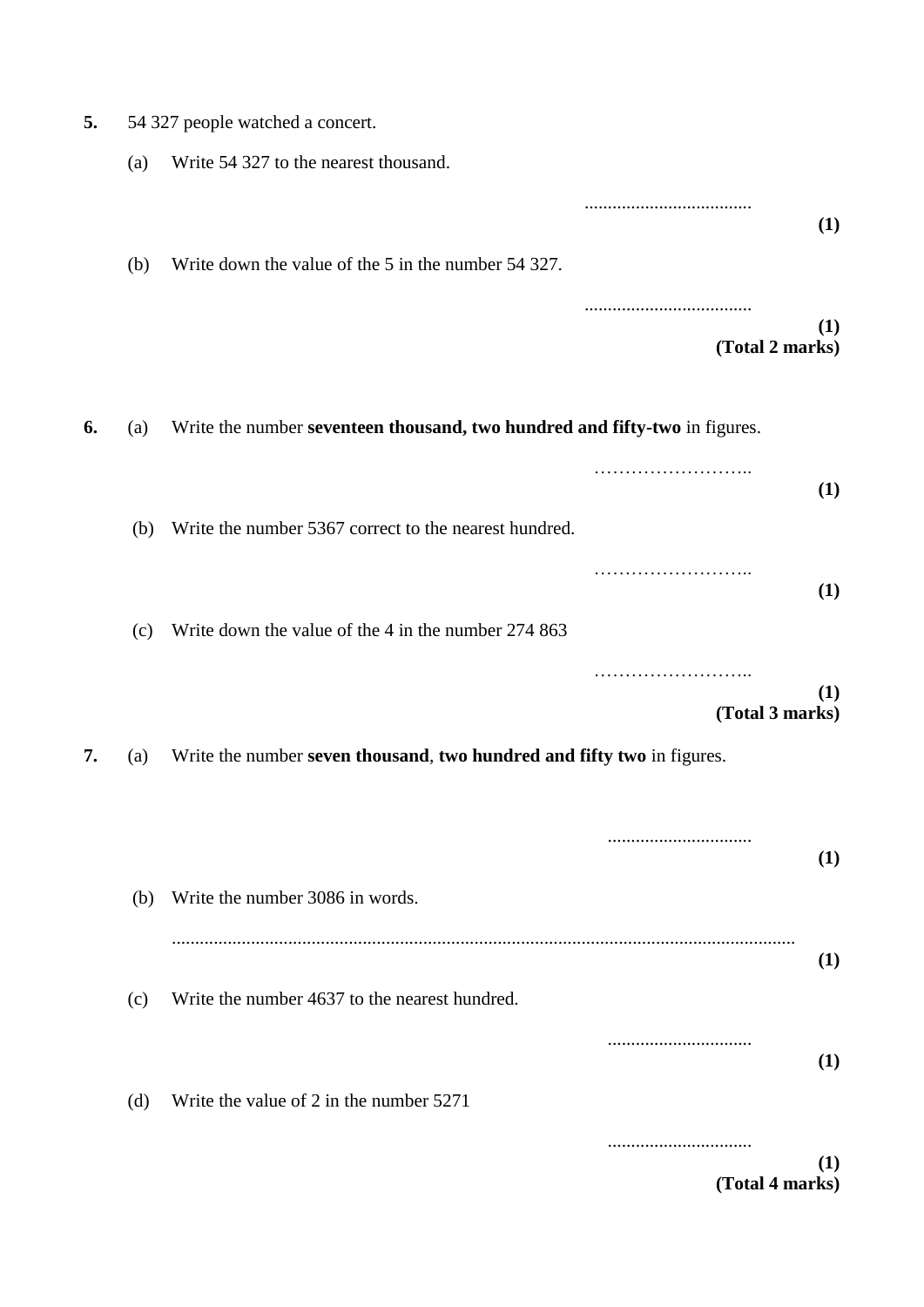**8.** Fiona has four cards.

Each card has a number written on it.



Fiona puts all four cards on the table to make a number.

(a) (i) Write the numbers on the cards to show the smallest number Fiona can make with the four cards.



(ii) Write the numbers on the cards to show the largest number Fiona can make with the four cards.



**(2)**

Fiona uses the cards to make a true statement.

(b) Write the number on the cards to make this true. Use each of Fiona's cards **once**.



A fifth card is needed to show the result of the multiplication  $4915 \times 10$ . She needs a fifth card

(c) Write the number that should be on the fifth card.



**(1) (Total 4 marks)**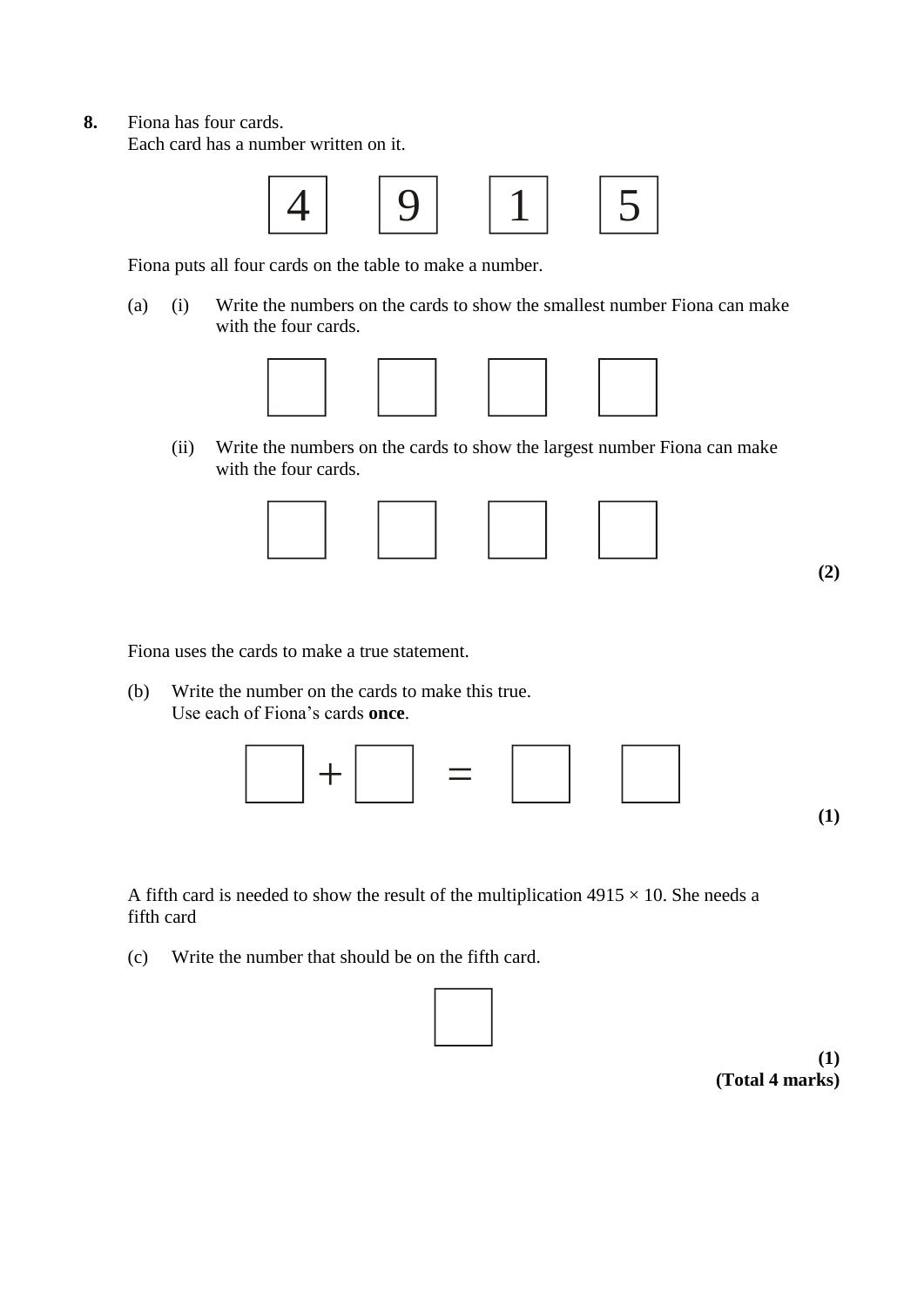| 9.  | (a) | Write the number three thousand four hundred and twenty five in figures. |
|-----|-----|--------------------------------------------------------------------------|
|     |     | (1)                                                                      |
|     | (b) | Write down the value of 4 in the number 2840                             |
|     |     | (1)                                                                      |
|     | (c) | Write the number 279 to the nearest hundred.                             |
|     |     | (1)<br>(Total 3 marks)                                                   |
| 10. | (a) | Write the number 5264 in words.                                          |
|     | (b) | (1)<br>Write the number 5264 to the nearest hundred.                     |
|     | (c) | (1)<br>Write down the value of the $6$ in the number 5264                |
|     |     | (1)<br>(Total 3 marks)                                                   |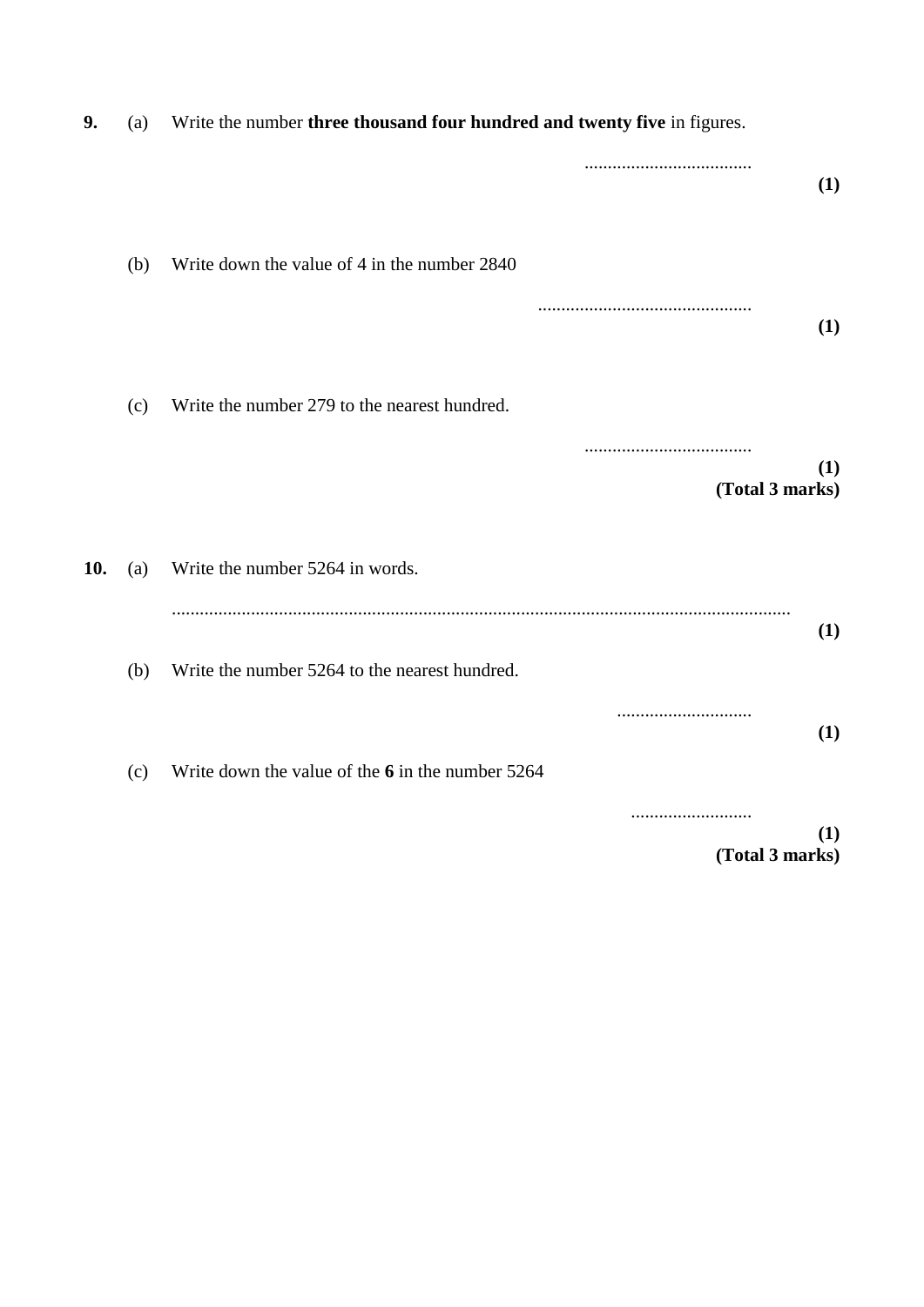| 11. | (a) | Write the number nineteen thousand, four hundred and eighty two in figures. |  |
|-----|-----|-----------------------------------------------------------------------------|--|
|     | (b) | (1)<br>Write the number 7824 correct to the nearest hundred.                |  |
|     |     | (1)                                                                         |  |
|     | (c) | Write down the value of the 3 in the number 2387                            |  |
|     |     | (1)<br>(Total 3 marks)                                                      |  |
| 12. | (a) | Write the number four thousand and sixty two in figures.                    |  |
|     |     | (1)                                                                         |  |
|     | (b) | Write down the value of the 7 in the number 76 320                          |  |
|     |     | (1)                                                                         |  |
|     | (c) | Write the number 2536 to the nearest hundred.                               |  |
|     |     | (1)<br>(Total 3 marks)                                                      |  |